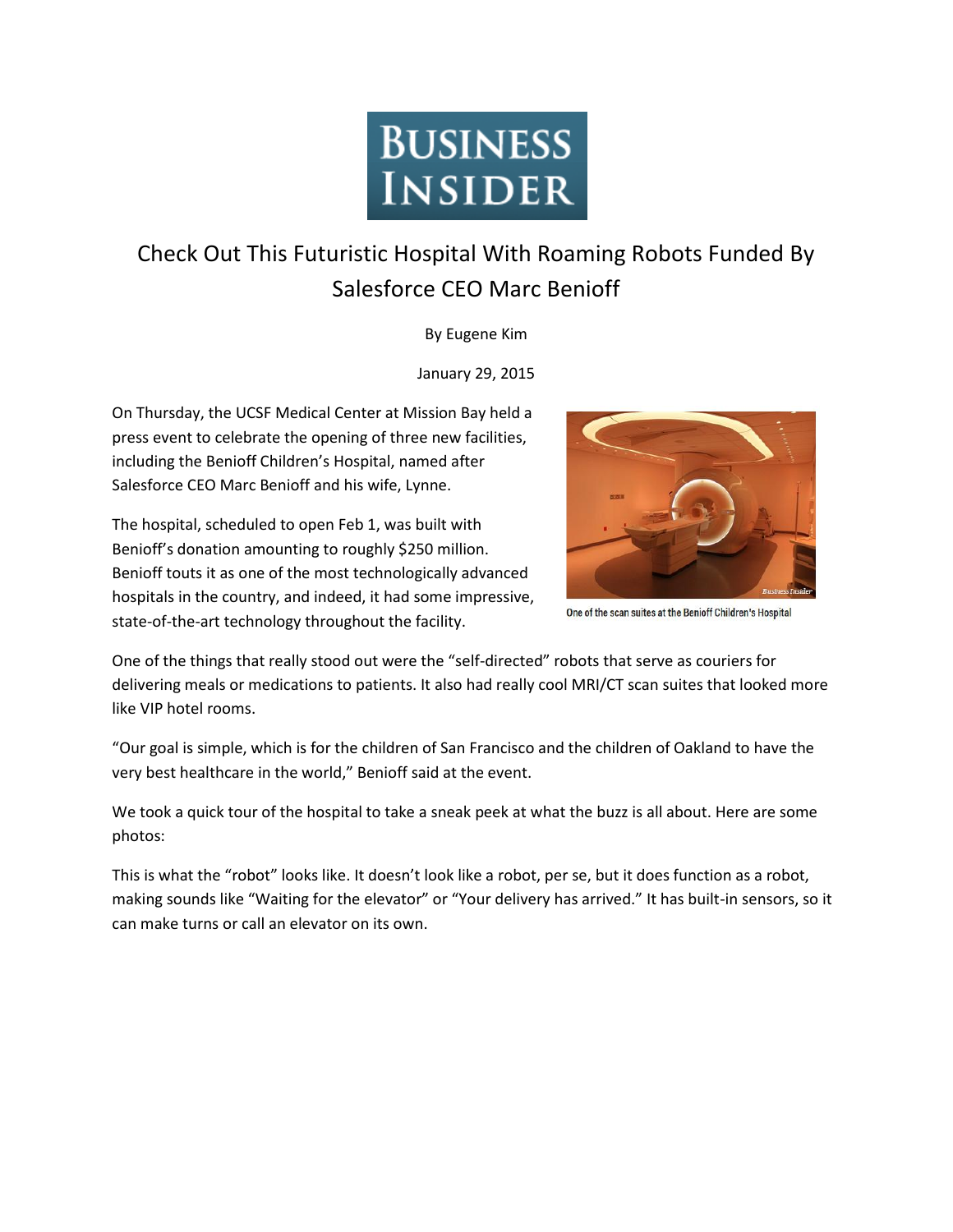

The robots' primary function is to deliver things like meals, linens, medical devices, and medications to patients and doctors, so time can be spent more efficiently. There are a total of 25 robots in the entire facility.



This one's carrying a garbage can downstairs. These machines can hold up to 1,000 pounds and travel approximately 300 miles a day.



This is what one of the CT scan rooms look like. Patients can control the lights and music in the room from the bed.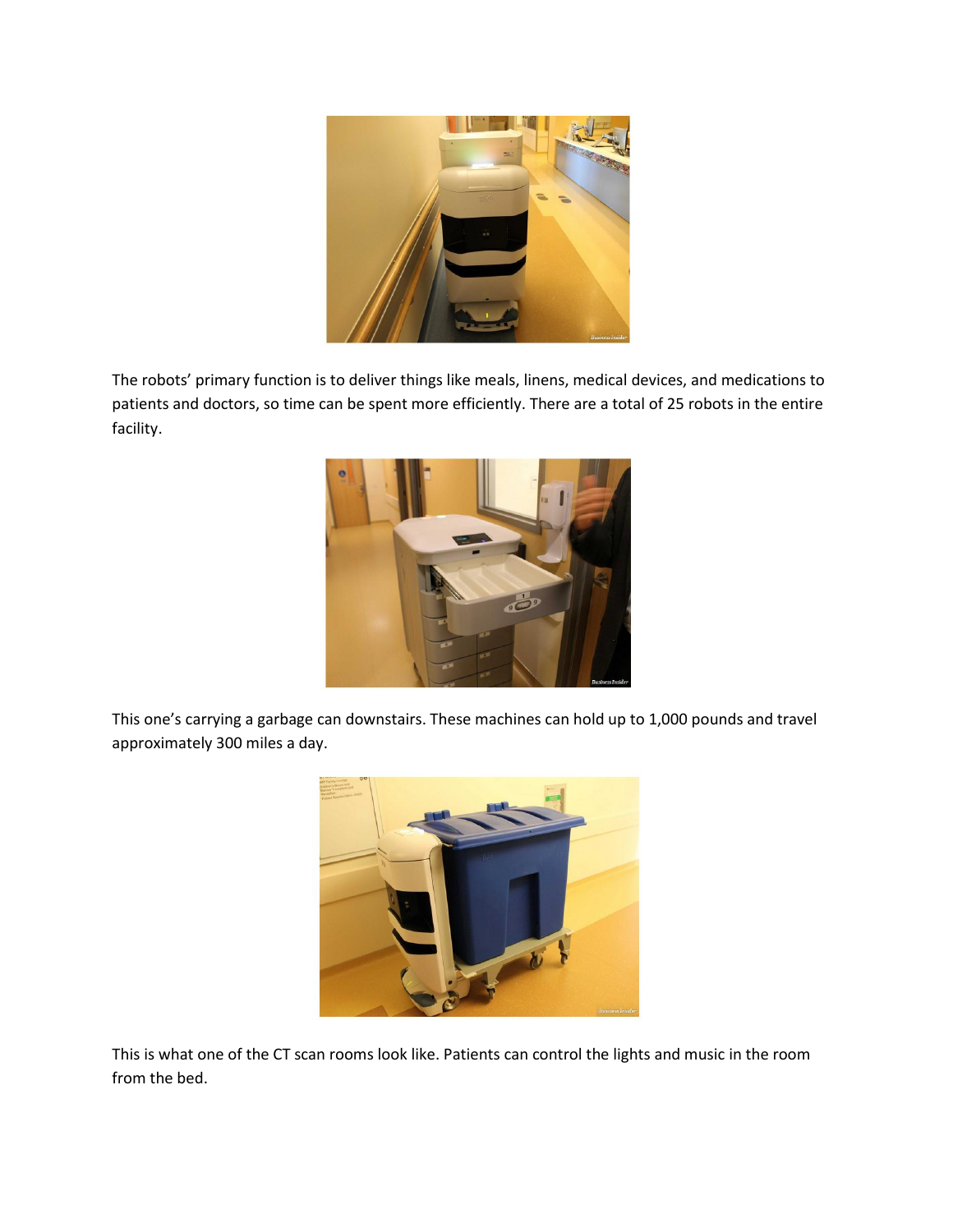

There's also a giant screen on the ceiling. Most patients only spend 5 to 10 minutes in these rooms, but they feel a lot of anxiety before the scan. These features are supposed to alleviate that anxiety.



The second room was a bit larger and had more customizations available. Patients can play a video on the wall through an overhead projector and change the color of the lights.



Like this.